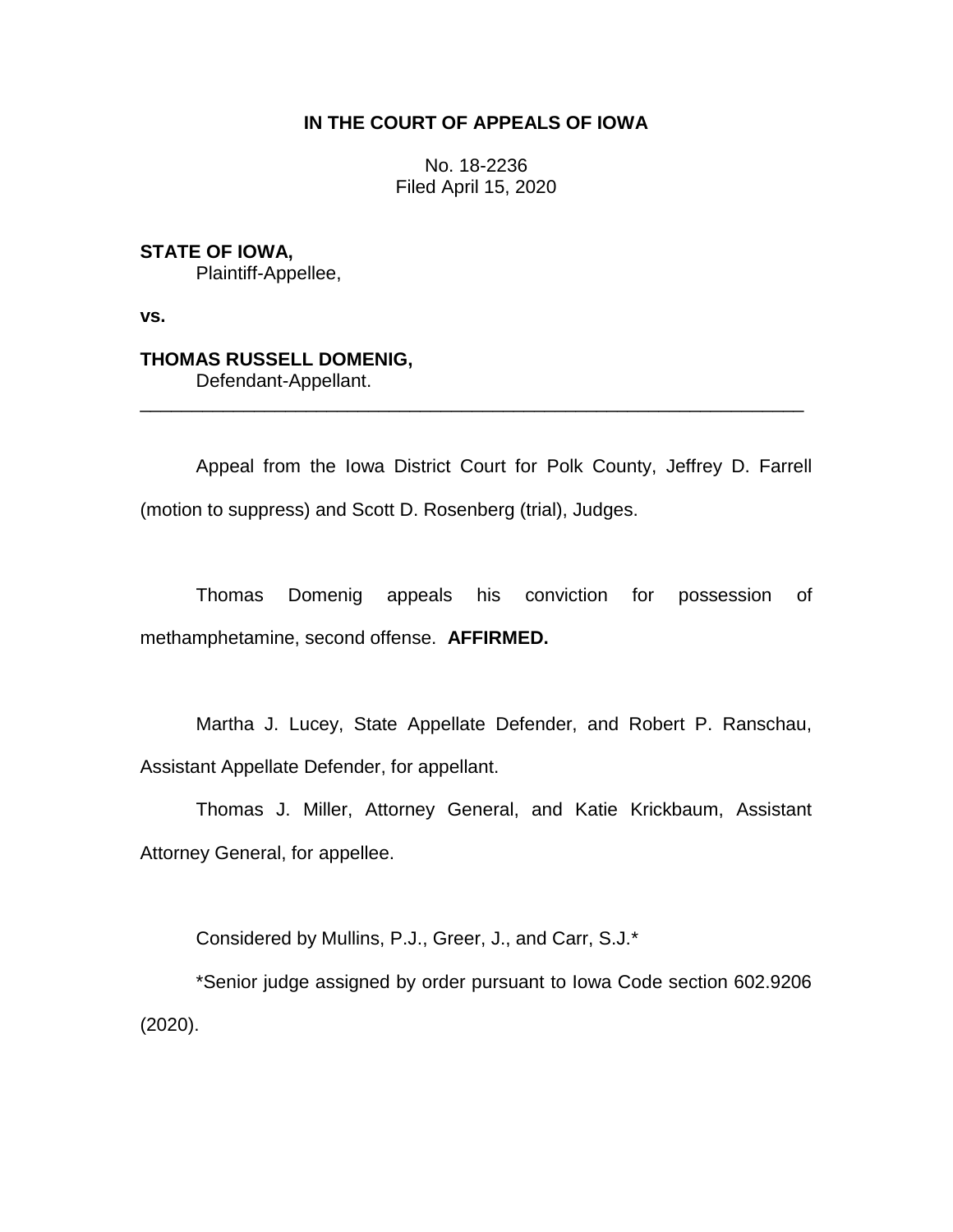## **CARR, Senior Judge.**

When Officer Chelsea Borich ordered Thomas Domenig to exit his vehicle to arrest him for driving while revoked, she spotted a glass pipe on the floor of his vehicle. The officer knew from her training and experience that these types of glass pipes are used to smoke methamphetamine. After informing Domenig that she was also arresting him for possession of drug paraphernalia, Officer Borich searched the vehicle and found a black pouch containing a small bag of methamphetamine and two broken pipes. Ultimately, the search resulted in Domenig's conviction for possession of methamphetamine, second offense. On appeal, Domenig first contends the district court erred in denying his motion to suppress evidence seized during a search of his vehicle, claiming the search violated his constitutional rights under the Fourth Amendment of the U.S. Constitution and article 1, section 8 of the Iowa Constitution.

We review Domenig's constitutional challenge de novo. *See State v. Storm*, 898 N.W.2d 140, 144 (Iowa 2017). We make an independent assessment based on the circumstances as shown in the entire record. *See id.* But we defer to the district court's findings, especially those involving credibility determinations. *See id.* The State has the burden of proving the search fell within the exception to the warrant requirement by a preponderance of the evidence. *See State v. Simmons*, 714 N.W.2d 264, 272 (Iowa 2006).

The trial court denied Domenig's motion to suppress, concluding the search fell under the automobile exception to the warrant requirement. "[T]he automobile exception to the fourth amendment requirement of a search warrant is applicable if probable cause and exigent circumstances exist at the time the automobile is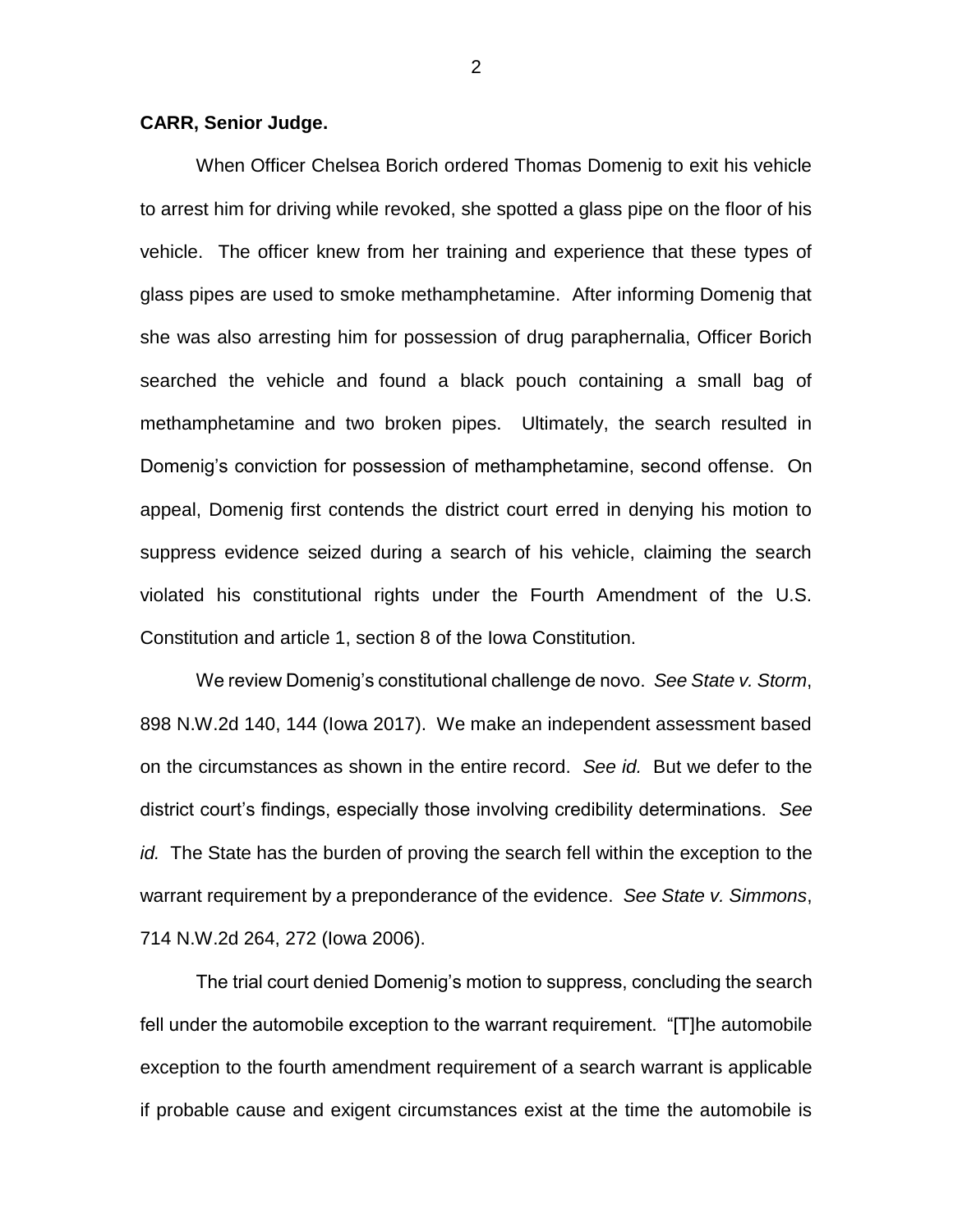stopped by police." *State v. Edgington*, 487 N.W.2d 675, 678 (Iowa 1992). The trial court found that seeing the glass pipe in plain view provided Officer Borich probable cause to search Domenig's vehicle.

Domenig argues the glass pipe is insufficient to provide probable cause for the search because there is no evidence it was ever used to smoke methamphetamine. In the context in which Officer Borich came upon the glass pipe, we agree it provided probable cause for the search. The officer found Domenig sitting alone in his vehicle at night in an area associated with drug arrests. The officer found Domenig's excuse for being there—that he stopped to change his clothes—to be "weird and suspicious." Domenig did not utilize an open bathroom in a nearby lit parking lot that was available for such a purpose. Officer Borich knew the pipe was designed for use in smoking methamphetamine. Under these facts, it was reasonable for the officer to conclude that criminal activity was afoot, providing probable cause to search Domenig's vehicle.

Domenig argues there was also no exigency at the time of the search because he was under arrest and in custody. But "exigent circumstances apart from the mobility of the vehicle are not required to justify a warrantless search." *Storm*, 898 N.W.2d at 146. "The inherent mobility of motor vehicles satisfies the exigent-circumstances requirement." *Id.* at 145. Therefore, the search of Domenig's vehicle fell under the automobile exception. We affirm the denial of Domenig's motion to suppress the items found during that search.

Domenig also contends the trial court erred in denying his motion for an expanded ruling. He argues the court failed to comply with Iowa Rule of Criminal Procedure 2.17(2), which requires that the court "find the facts specially and on the

3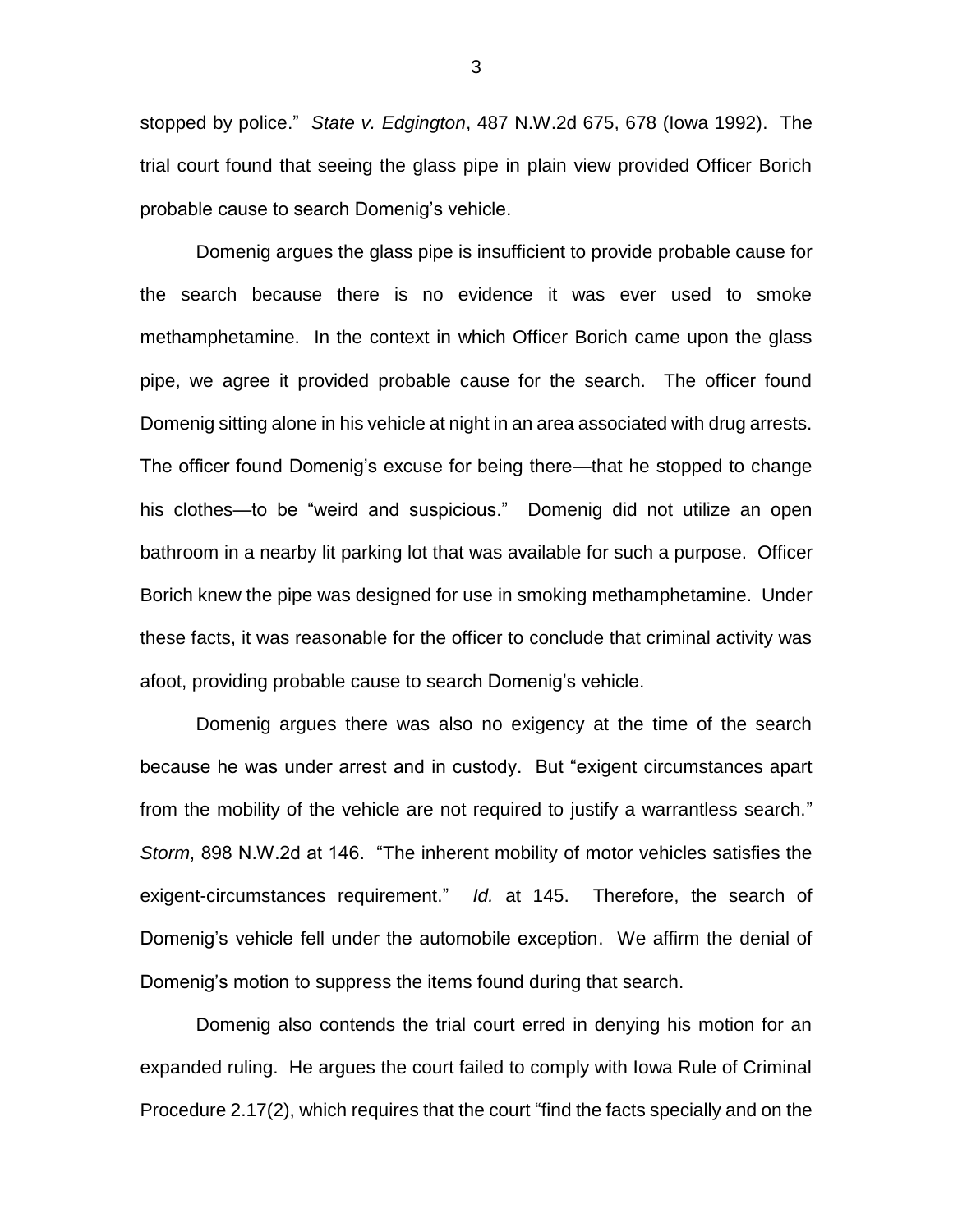record, separately stating its conclusions of law and rendering an appropriate verdict." However,

[a] defendant in a bench-tried criminal case who has not filed a motion for new trial seeking amendment or enlargement of the court's findings and conclusions cannot rely on appeal on the insufficiency of those findings and conclusions to support the court's decision so long as the evidence would support the necessary additional findings and conclusions.

*State v. Miles*, 346 N.W.2d 517, 519 (Iowa 1984). Our rules require that this motion be filed no "later than five days before the date set for pronouncing judgment." Iowa R. Crim. P. 2.24(2)(a). Domenig requested immediate sentencing following bench trial on the minutes of evidence and has thereby waived his claim. *See, e.g*., *State v. Melendez*, No. 16-0589, 2017 WL 1278295, at \*1 (Iowa Ct. App. Apr. 5, 2017) (finding defendant who requested immediate sentencing waived challenge to sufficiency of trial court's findings on appeal).

In his motion for an expanded ruling, Domenig also sought a ruling on a pro se motion to dismiss. But the court already ruled on his earlier motion to dismiss that raised the same arguments, which reiterated the arguments the court rejected in Domenig's motion to suppress. Even if the arguments had merit, Domenig does not state what relief he is requesting. Further, Domenig agreed to a bench trial on the minutes of evidence without first obtaining a ruling on the motion. *33 Carpenters Constr., Inc. v. State Farm Life & Cas. Co.*, 939 N.W.2d 69, 75 (Iowa 2020) ("[W]hen an issue is raised in a motion but not decided in the district court ruling, the issue is not preserved for review."). He did not request a ruling until after the trial court pronounced judgment. Just as Domenig failed to preserve error

4